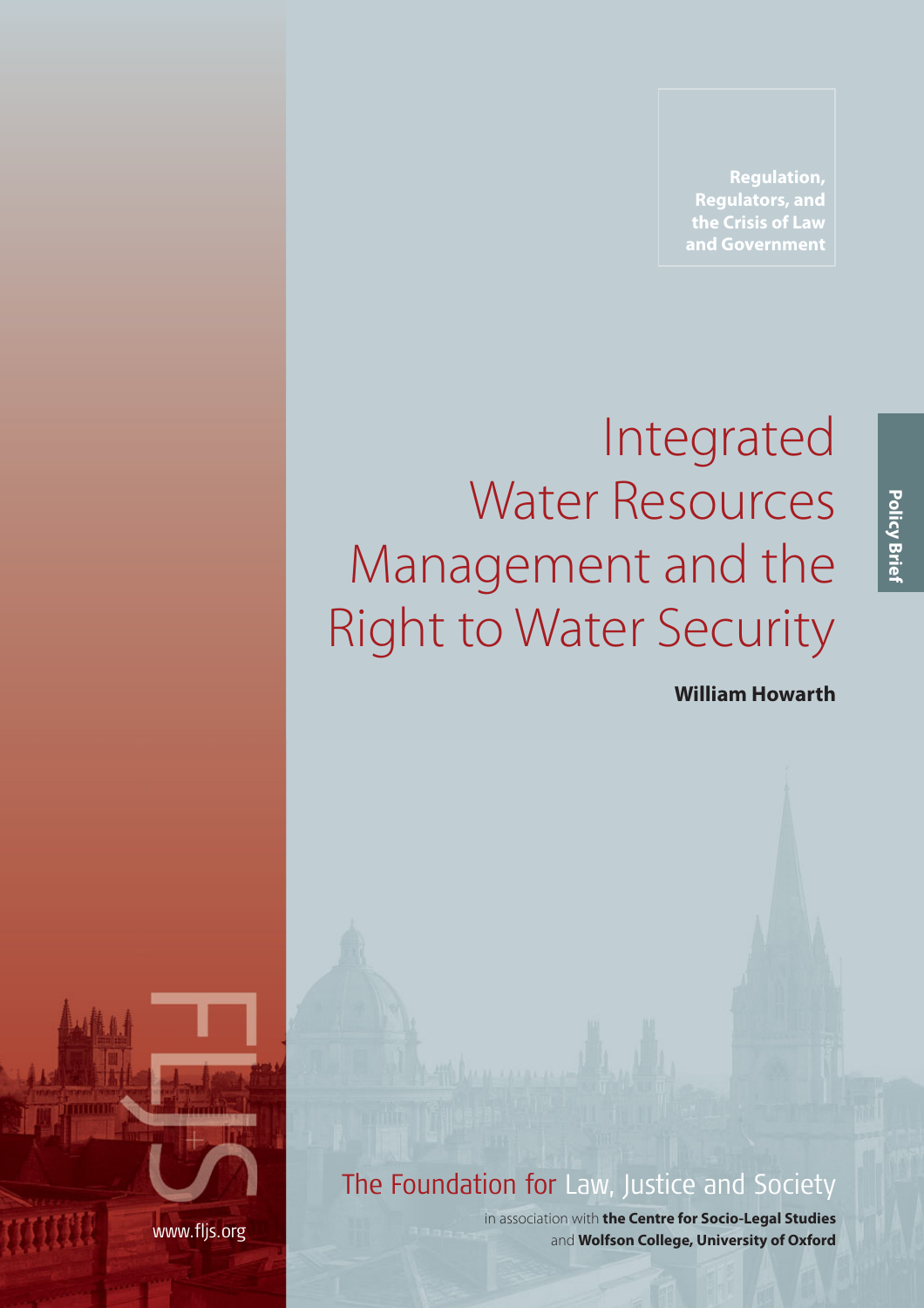### The Foundation for Law, Justice and Society

#### **Regulation, Regulators, and the Crisis of Law and Government**

This programme examines the regulatory system in the wake of the global financial crisis, assessing its current weaknesses, the role of legislative and judicial bodies, and identifying measures for future reform of both markets and regulatory regimes. It aims to shed light on the recent failures of regulators, often captive of the very industries they are meant to regulate, and examine ways to improve the accountability and effectiveness of the regulatory system.

**RANGER** 

 $111 -$ 

TELEL

**MATHI** 



enana

© The Foundation for Law, Justice and Society 2013

龍 J.

印印页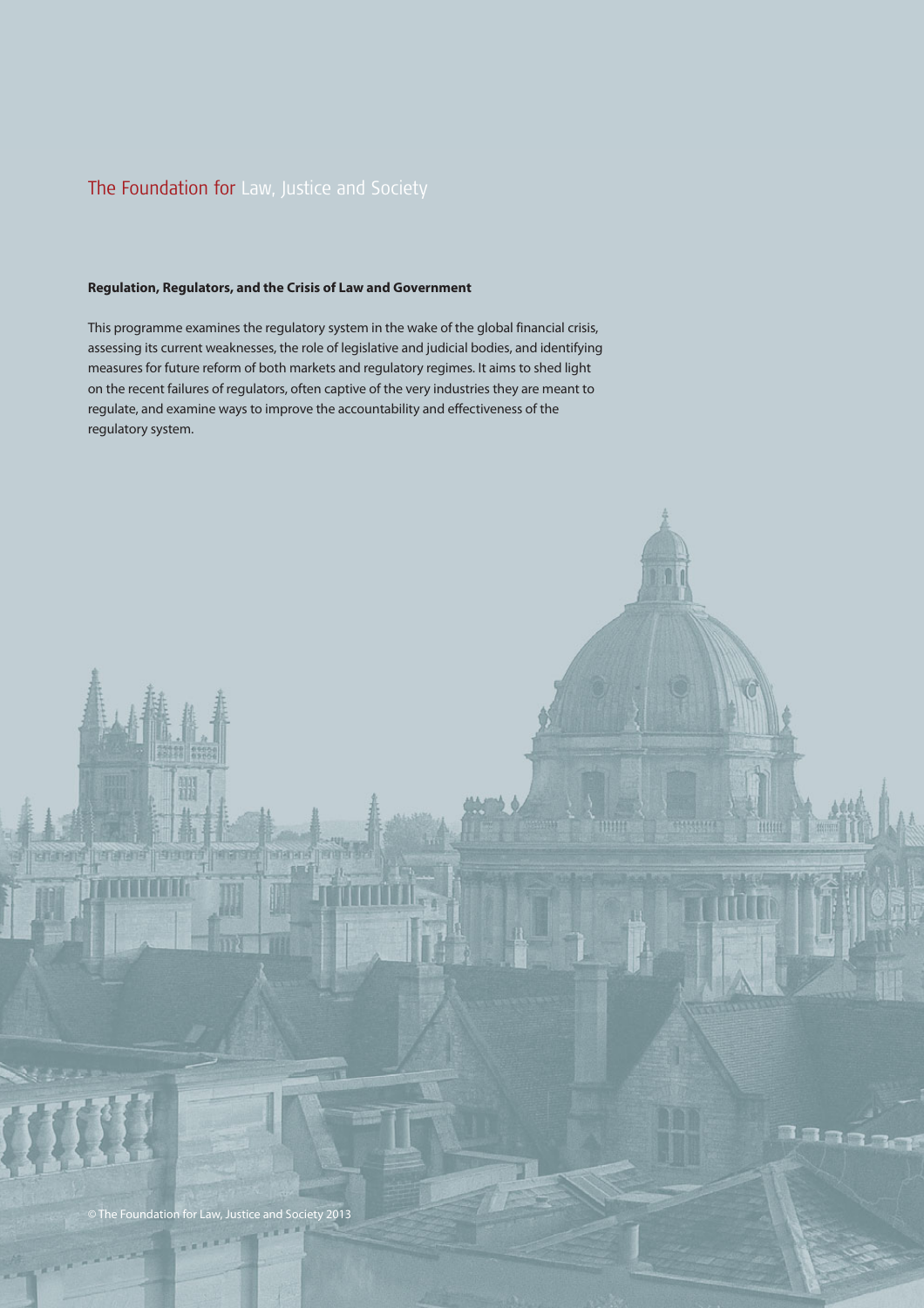### Executive Summary

- The purpose of this policy brief is to reflect upon global objectives for water management and the way that these relate to national concerns about water in the United Kingdom and, more particularly, England.
- $\blacksquare$  This draws attention to the divergence between global calls for the integration of water management, encompassing integrated regulatory approaches, and the limited significance of this as a national legislative concern.
- $\blacksquare$  The discussion seeks to question the desirability and feasibility of integrating water legislation: calls for 'greater integration' may simply mask the reality that difficult choices need to be made between competing water uses which are mutually incompatible.
- $\blacksquare$  The challenges become more apparent when placed within the context of the diverse purposes of water legislation, which prompts discussion of national legal developments relating to flooding and water scarcity, and the extent to which they may be seen as a basis for a qualified 'right to water security'.
- **n** Significantly, recent measures have placed emphasis on management options that recognize the natural character of the threats involved and the need for sustainable responses that work with nature rather than against it.
- $\blacksquare$  To the extent that 'naturalization' may be seen as an appropriate response to a wider range of water management issues, the policy brief raises the question of whether naturalization rather than integration might serve as a preferable imperative for water management more generally.



**COMMUNISTICATION**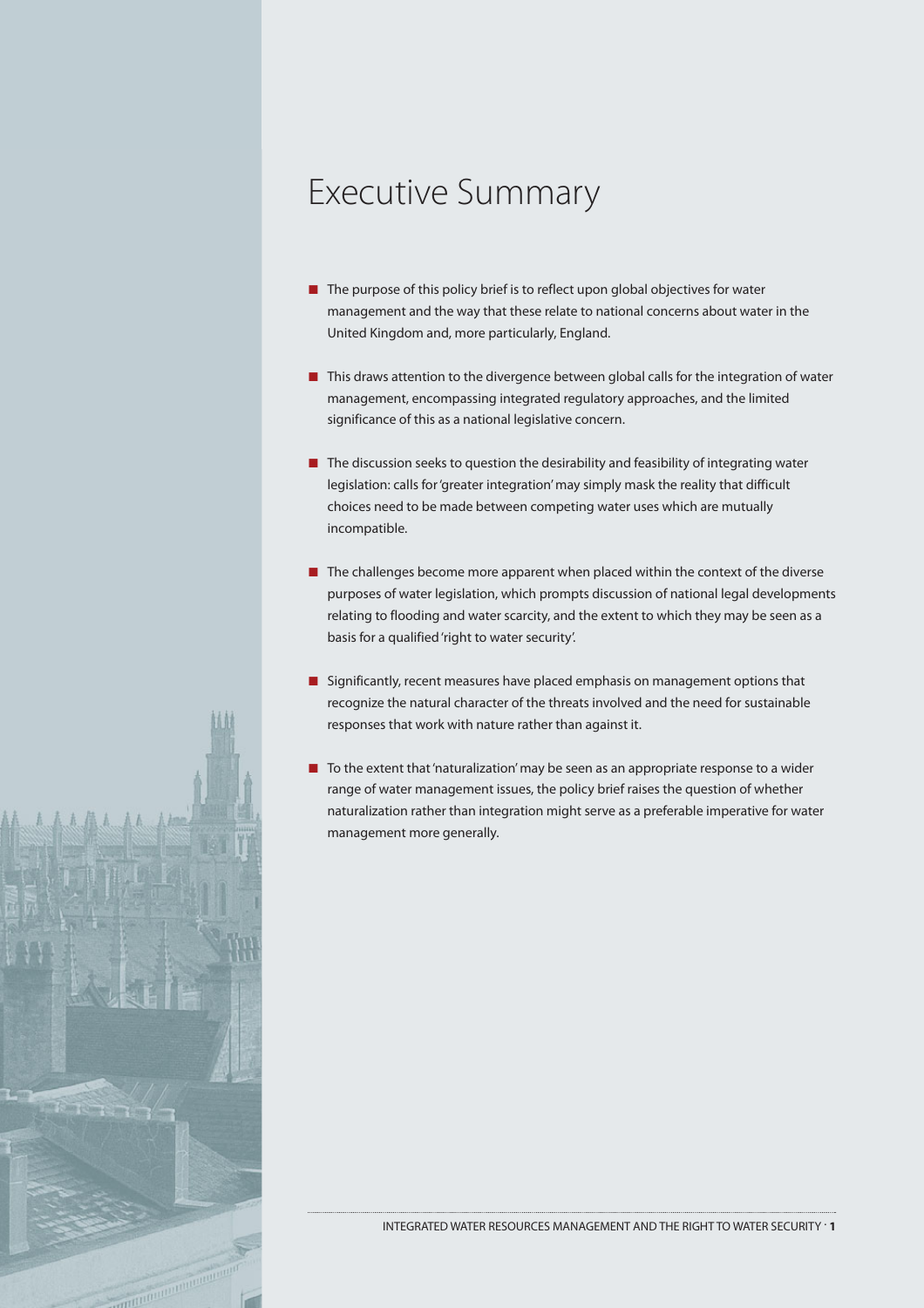## Integrated Water Resources Management and the Right to Water Security

#### **The global aim for water management**

Since the United Nations Conference on Environment and Development, held at Rio de Janeiro, Brazil in 1992 (the 'Earth Summit') the global imperative for the environment as a whole, encompassing the water environment, is that progress should be made towards 'sustainable development'. This is commonly defined as 'development which meets the needs of the present without compromising the ability of future generations to meet their own needs.<sup>1</sup> This raises unanswerable questions about what future generations would prefer to inherit by way of environmental goods and developmental benefits, but conveys a general sense that a forwardlooking balance must be drawn between environmental, social, and economic factors in making contemporary decisions of almost any kind, from major developmental projects to matters of individual lifestyle choice.

Despite the uncertainties, the indications from the Rio Declaration and many other international agreements are that certain environmental management strategies are to be regarded as means towards the end of sustainable development. Particular weight needs to be given to the precautionary, preventative, and polluterpays principles as mechanisms for securing progress towards sustainable development. These approaches are widely used in international, supranational (particularly European Union), and national environmental legislation, including water legislation.

More specifically, in relation to water management, the route towards sustainable development is supplemented by another facilitating principle: the idea of integrated water resources management (IWRM). The origins of IWRM as a globally agreed principle for securing sustainable development of the water

environment lie in another product of the Rio Conference, Agenda 21. Chapter 18 of Agenda 21 provides that: 'The widespread scarcity, gradual destruction and aggravated pollution of freshwater resources in many world regions, along with the progressive encroachment of incompatible activities, demand integrated water resources planning and management'.<sup>2</sup>

Like sustainable development, however, IWRM was nowhere defined in the agreements reached at the 1992 Rio Conference, and may (like sustainable development) owe its global endorsement to its uncertainty. Remarkably, it was not until some years later that a generally accepted definition was formulated. 'IWRM is a process which promotes the co-ordinated development and management of water, land and related resources, in order to maximize the resultant economic and social welfare in an equitable manner without compromising the sustainability of vital ecosystems'.

So defined, the intuitive attraction of IWRM is that its rationale is presented, seemingly, in the form of a scientific hypothesis to the effect that its aggregate benefits (economic, social, and ecological) will be greatest where the degree of integration of water management is greatest. However, this supposes that economic, social, and ecological benefits are capable of quantification and aggregation in units of a common currency. Even if a means of quantification of benefits existed, the proposition that the greatest overall benefit will be secured where water management is integrated to the greatest extent seems to beg an explanation. Is it being suggested that IWRM is an empirically verifiable hypothesis, which could, in principle, be confirmed by a comparative study of national systems water management to show correlation between integration and aggregate benefits? Alternatively, is IWRM to be regarded as an a priori truth, to be accepted as an article of faith in water management?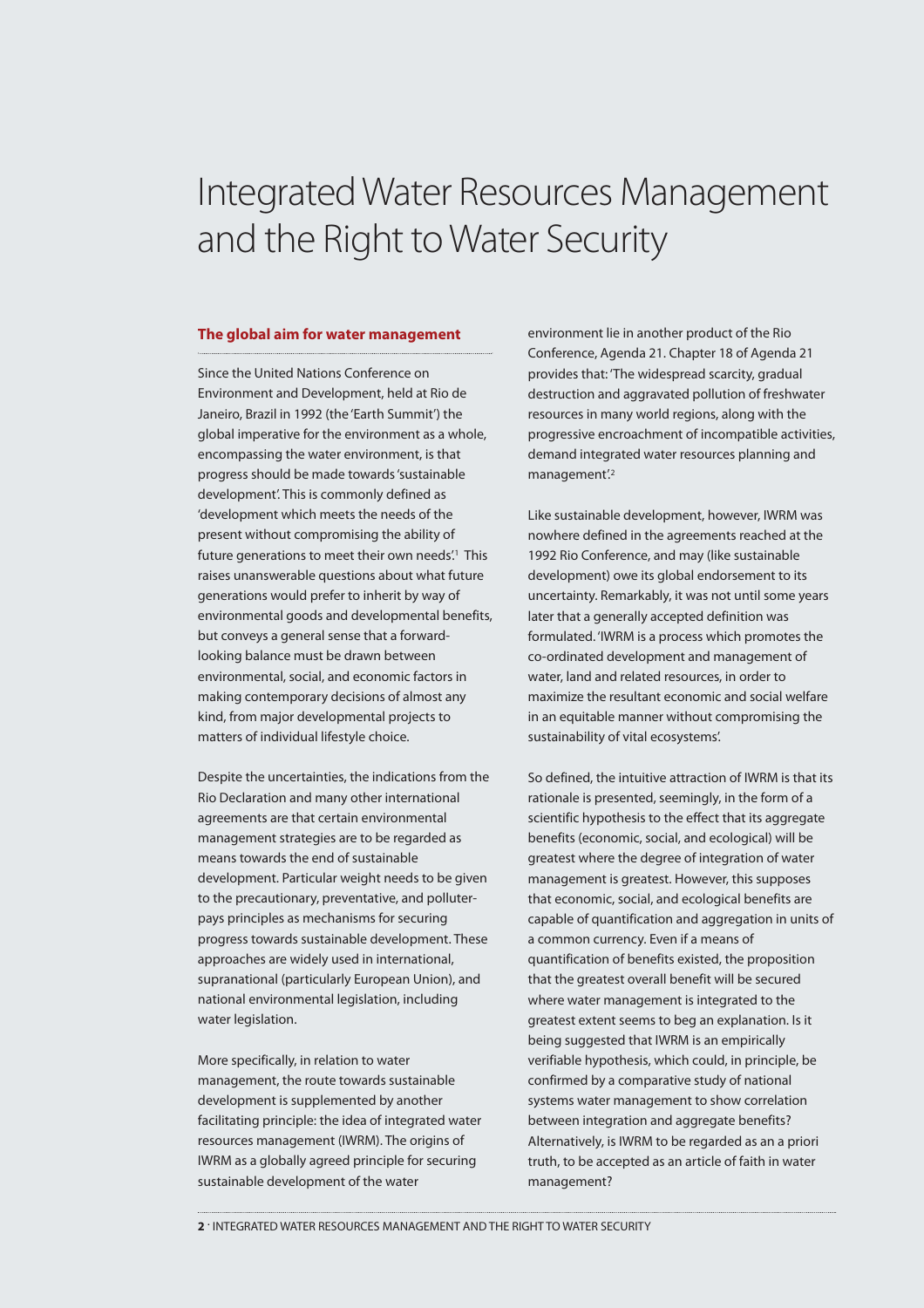If sustainable development is an uncertain idea, the route to sustainable development in respect of the aquatic environment, through the concept of IWRM, seems doubly uncertain. Remarkably, however, none of these reservations seem to detract from the enthusiasm with which international initiatives to further the application of IWRM are endorsed. Despite its mysterious character (or perhaps because of this), IWRM remains the dominant global idea in water resources management.<sup>3</sup>

#### **The meaning of 'integration'**

At this point it might be helpful to reflect on the meaning of the word, 'integration'. A personal view is that this may be one of the most deceptive words in the English language. On first impression, 'integration' appears to carry a highly favourable emotive meaning which it acquires from its antonyms. 'Integration' is the opposite of 'disintegration', 'disorganization', or perhaps 'chaos' (things which few people could be in favour of) and therefore it must be 'a good thing'. On the other hand, 'integration' begs the question, integration of what? Integration of factors A, B, and C might equally be seen as separating or distancing these from factors D, E, and F. What counts as 'integration' of some elements might equally be seen as involving the disintegration of others. Everything depends upon the scope of the 'integration' process and what it excludes.

This verbal illusion may well be at work within the concept of IWRM. Although the definition, cited above, characterized IWRM as 'a process which promotes the co-ordinated development and management of water, land and related resources' the scope of the integration process is seriously unclear. Arguably, it is difficult to conceive of any kind of environmental or natural resources management that is not in some way 'related' to water management. If so, IWRM essentially boils down to 'integrated everything management', but this is difficult to reconcile with the emphasis that seems to be placed upon the word 'water'. In short, the concept of IWRM gains its attraction from an explicit appeal to coherence within determinable boundaries, whilst implicitly conceding that those boundaries are illusive.

#### **Regulatory integration of water management in practice**

'Water management' may be seen as an umbrella term encompassing a range of subdisciplines and activities which contribute to the overall management activity. Amongst these is the role of law in providing an institutional and normative framework to support other water management activities. IWRM seems to imply integration both between and within the full spectrum of water management activities. This suggests that the system of water regulation that is in best accordance with IWRM is one in which there is the maximum degree of coordination between laws relating to all aspects of water management. From a legal perspective, this might be taken to mean that all matters related to water are provided for under a single 'codifying' statute and that legal powers and duties under that statute are exercised by the minimum number of different regulatory bodies.

Supposing, therefore, that IWRM entails a codified approach to water regulation as a means of maximizing integration, to what extent has water regulation actually adopted this approach? Taking the UK as an example, evidence of any purposeful attempt to codify water legislation is difficult to discern. A search for the term 'water' on legislation.gov.uk produces thirty-six results under 'primary legislation', and 'more than 200 results' in total. Although this encompasses legislation from different jurisdictions across the whole of the UK, the overall impression is that the law relating to water is spread across a large number of statutes enacted to address a wide spectrum of water management issues. For better or worse, the UK seems to be a model of regulatory *disintegration* so far as water legislation is concerned. This is not to say that different statutes are not well coordinated but, if codification is taken as a measure of regulatory integration, the UK seems to score poorly in that respect.

The European Union may not fare much better in respect of integration of water legislation. It is notable that Article 11 of the Treaty on the Functioning of the European Union provides for the integration of environmental protection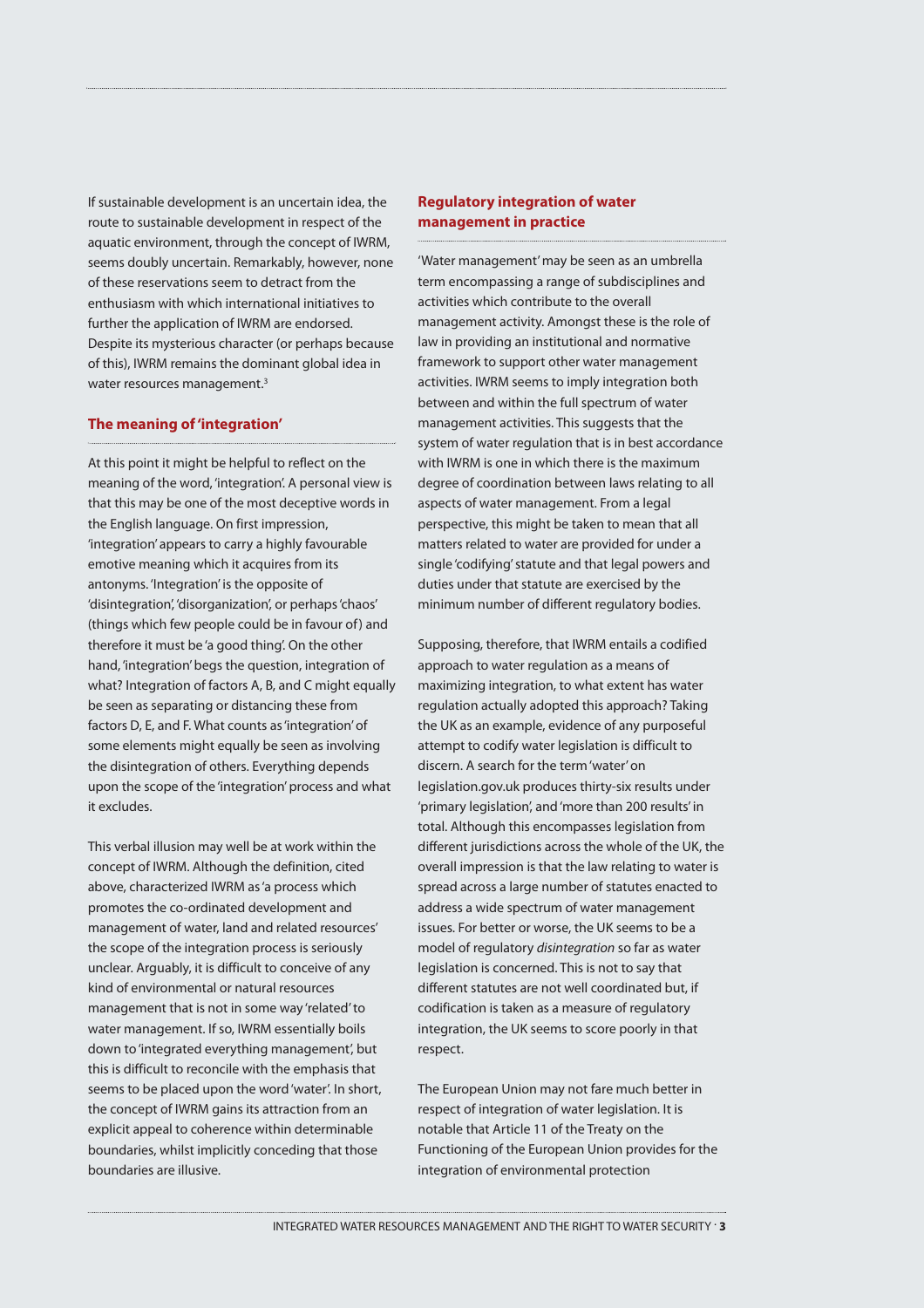requirements in EU policies and activities. This might be taken to encompass the linking of water management with EU environmental principles, and the application of environmental protection requirements to sectors of EU activity which might impact upon water management. However, the evidence points to limited progress in this respect.

Despite the rhetoric that preceded the adoption of the Water Framework Directive (2000/60/EC), which sought to integrate the protection and sustainable management of water with other EU policy areas, the question remains as to how far this has been realized. Notably, the Directive stopped far short of a codification of all EU water legislation, since important water directives concerning Drinking Water Quality (98/83/EC), Bathing Water Quality (75/160/EEC and 2006/7/EC), Municipal Waste Water (91/271/EEC), and Agricultural Nitrates (91/676/EEC) were placed outside of the scope of the Water Framework Directive. Even within its own boundaries, it is increasingly recognized that the Water Framework Directive is limited by a lack of integration with other policies and legislation which have significant implications for the aquatic environment. The recent European Commission communication *A Blueprint to Safeguard Europe's Water Resources* (COM [2012] 673) is testimony to this. The *Blueprint* notes the prospect that 'good status' is likely to be achieved in only about half of EU waters by the 2015 deadline. It catalogues the need for greater integration with legislation covering industrial emissions, chemicals, pesticides, and pharmaceutical products; the need to confront the challenge of integrating water efficiency with flood and drought risk management; and the need to link the Directive with measures under the Common Agricultural Policy and other policies. Despite the Water Framework Directive, the *Blueprint* provides a concise survey of just how disintegrated EU water legislation actually is.

Inferences that might be drawn from this are that integration of water legislation does not seem to have been a concern to national legislators, and at EU level, where it has been a recognized as an objective to be pursued, it does not seem to have progressed satisfactorily.

#### **The feasibility of IWRM**

The feasibility of integrating water legislation is questionable, given the range of purposes for which regulation may be adopted. Traditionally, the purpose of water regulation has tended to be utilitarian, in the sense of protecting a range of recognized water uses to secure human benefit. Progressively, however, the 'intrinsic value' of the water environment and the ecosystems and species that it supports has been seen as grounds for legislation, even if this may not be justified on strict utilitarian grounds. Even within the utilitarian branch of water legislation, consumptive and nonconsumptive water uses may be regulated in different ways, according to the extent to which water that is used for a particular purpose is returned to the source of supply after use. In reality, all abstractive water use is consumptive to a degree, if measured by the proportion of water returned after use as well as the alteration in the quality of water that is returned, due to contamination or heating. Nonetheless, use of water for agricultural irrigation and for some industrial processes might be placed at the 'more consumptive' end of the spectrum, followed by water used for drinking and domestic purposes, and water used for dispersal of waste as in sewage or effluent treatment activities. 'Less consumptive' or non-consumptive uses of water might be illustrated by its use in generating hydropower, in navigation, in supporting fisheries, and in enabling recreational water use. This list is far from being exhaustive of all the possible water uses, but serves to show the range and diversity of activities that water legislation may be seeking to address.

The salient point that emerges from consideration of the range of possible water uses is that different users may be seen as *competitors* for a finite natural resource; that is, allocation of water to one group of users may be seen, to varying degrees, as denying others this same resource. As between the different uses, the potential for incompatibility is markedly variable, with consumptive uses necessarily reducing water availability for other less or non-consumptive uses. The element of competition between uses is almost invariably present. Hence, a key objective for water management is the allocation of priorities between competing water uses. The proposal that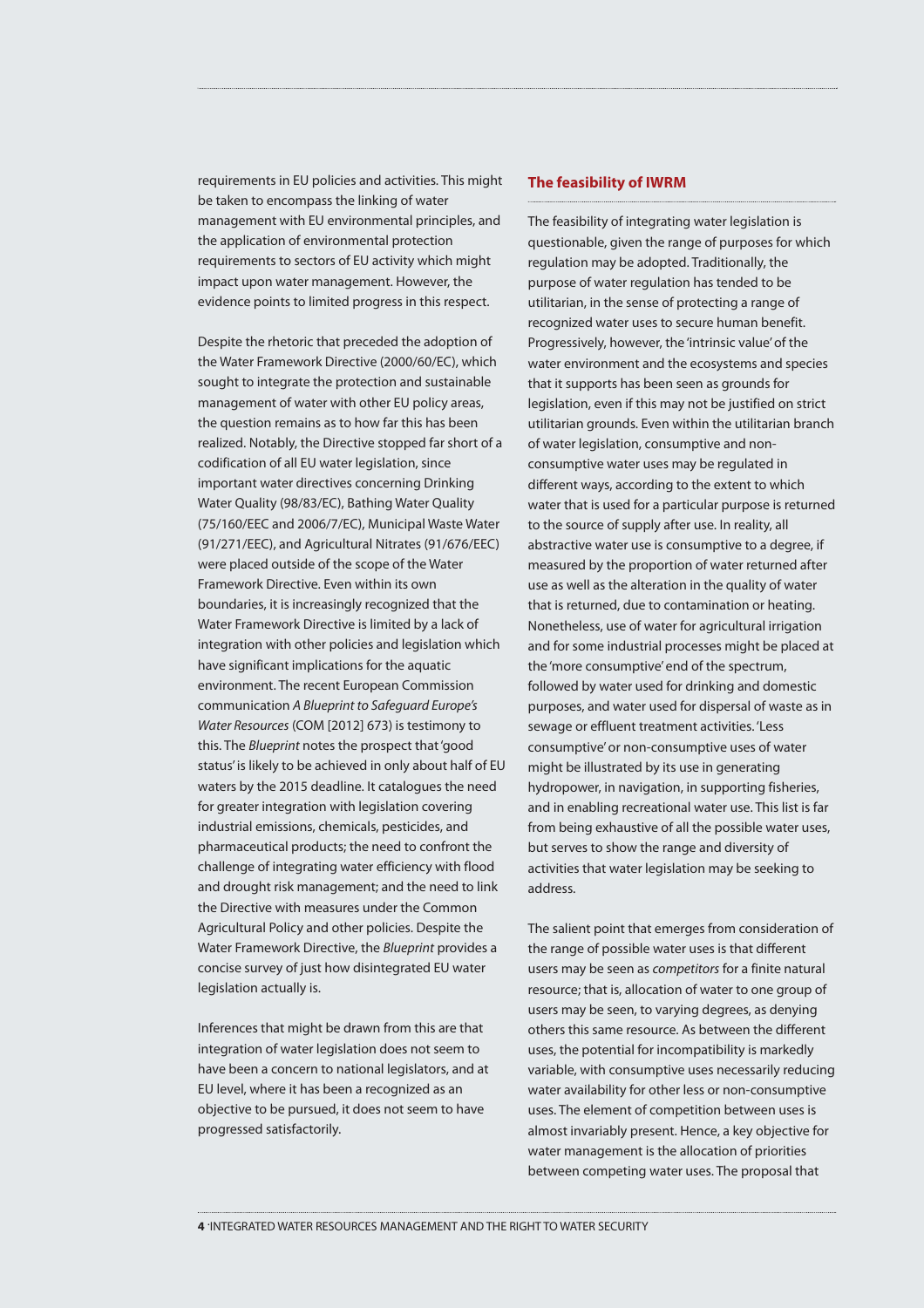water management should be 'integrated' sheds little light upon how this exercise should be undertaken.

#### **Water as friend or foe?**

Even the conception of water management as governing the prioritization of competing water '*uses*' may actually be shown to be an oversimplification when human ambivalence towards water is weighed into the balance. Returning to the purposes for which water legislation is adopted, there is a revealing contrast between legislation which seeks to protect water from human activities (such as pollution and overabstraction) and legislation which seeks to protect humans from water-related harms (such as water excesses or deficits that pose a threat to humans). Water legislation illustrates a curious dichotomy between hydro-filial and hydro-phobic regulatory purposes.

Over recent years, in England at least, the threat posed by water excesses and deficits has become an increasingly important water management concern, due in part to greater abnormality in hydrological conditions. Environment Agency figures show that one in five days in 2012 saw flooding, while one in four days saw drought, with massive implications for agriculture.4 Speaking on BBC Radio 4 *Today Programme* on 4 March 2013, Lord Chris Smith, Chairman of the Agency, urged that action was vital to help 'prepare and adapt' and that 'we need to get better at coping with extremes'. On water supply concerns, a report of the Institution of Civil Engineers (*State of the Nation: Water 2012*) rated UK water security at 4 (on a scale of 1-10) and called for 'decisive and prompt action' to address a situation which it was suggested will continue to worsen if not tackled urgently. The report noted that the UK depends on global water resources for 75 per cent of its water use, through 'virtual water' used in the production of imported food and other goods, challenging the common perception of 'national water self-sufficiency'.

These indicators draw attention to greater vulnerability of people to threats arising from both excesses and deficits of water in the light of increasingly common extremes in hydrological

conditions. Conceivably, 2012 might prove to be an exceptional year, but there is increasing evidence that extreme hydrological conditions are becoming more frequent. Opinions are divided on the extent to which this may reflect natural variability in weather events or whether it is attributable to human-caused climate change, but, irrespective of that debate, the evidence seems to point to extreme water conditions becoming less exceptional. Hydro-phobic concerns in water management seem to be gaining ground against hydro-filial.

#### **Regulatory responses to water insecurity**

Insofar as national legislation has been adopted to address the threats posed by water, two fairly recent legislative developments are notable. The first, addressing the threat of water deficit, establishes requirements for water resource management planning (provided for under s.62 Water Act 2003, but with the first round of plans only recently adopted). This makes provision for preparation and publication of water resource management plans by private water supply companies. These plans are intended to show how water supply obligations will be met over a twentyfive-year period, and to indicate the demand reduction and supply enhancement measures envisaged for that purpose. The water resources planning process has enabled detailed public scrutiny of water company plans. Following public inquiries, the process led to determinations that certain water company proposals, including reservoir construction projects, were not the most economically effective or environmentally friendly means of meeting future water needs. At the very least, the first round of water resources management planning has shown that proposals for major infrastructure development need to be justified by transparent economic and environmental criteria.

In respect of the threat of water excess, the Flood and Water Management Act 2010, alongside making significant changes to regulatory responsibility for flood management, introduces a risk-based approach to flooding and coastal erosion. This recognizes that alleviation of flooding risk at one location may only be achieved by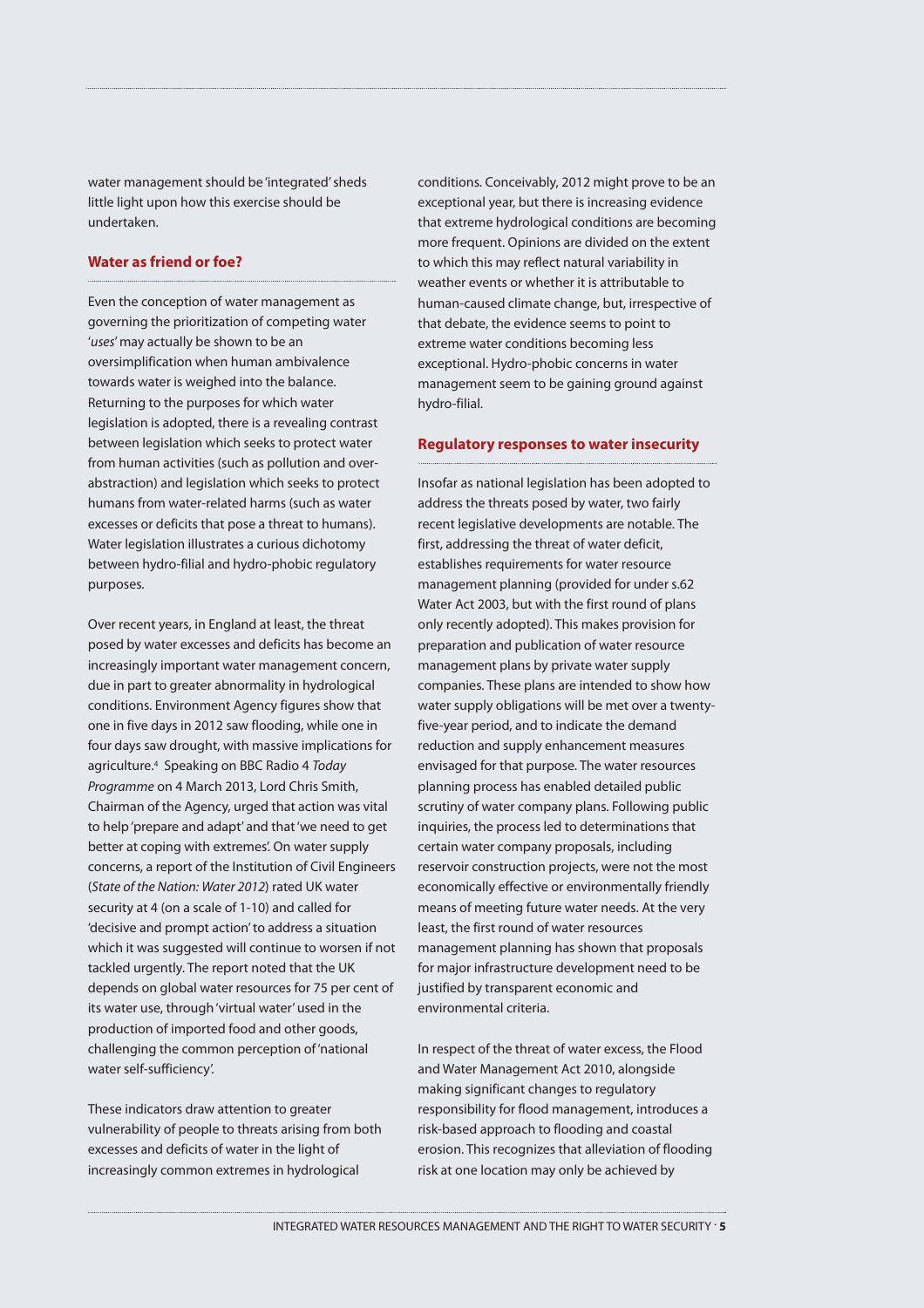increasing risks elsewhere. The new emphasis upon 'flood risk management' signals an important shift of emphasis from the former concept of 'flood defence'. Defending land against flooding may not always be a sustainable option in the long term and, recognizing the inevitability of flooding, the aim should be to minimize the harm to which this gives rise. In some cases this might mean the abandonment of previously constructed flood defence structures and the restoration of floodplain areas to expand flood-water capacity at places where inundation will be least damaging.

Insofar as the two legislative initiatives may be seen as directed towards the common end of reducing the threat of water insecurity, they demonstrate comparable features in adopting an anticipatory style of regulation for risk management of inherently unpredictable events. Accepting that droughts and floods cannot be wholly prevented by legal means, the common aim of both legislative mechanisms is to require the anticipation of those events and to require actions that will minimize their worst impacts should they materialize. To that extent, the provisions recognize that the threats are largely of natural origin, though to an uncertain extent exacerbated by human-caused climate change. Beyond that, they may be seen as indicating a shift towards a 'naturalization' of approach in recognizing that ever greater infrastructure provision, in the forms of flood defence embankments and water supply reservoirs, may not be the most sustainable long-term option to address water insecurity.

#### **A 'right to water security'?**

To what extent do the recent developments illustrate a progression towards a greater legal recognition of a right to be protected against threats of water excess or deficit: a 'right to water security'? Some care is needed over the adoption of the language of 'rights'. A 'right' of a person to something entails a correlative duty upon another person to provide that thing, or at least a duty not to take it away without justification (as in the 'right to life'). Hence, a 'right to water' involves a duty upon government to make adequate provision for supply of water to people.

A proposed 'right to water *security*', however, differs from other kinds of human right because of the

uncertain extent of the correlative duty that is envisaged. A 'right to water security' implies a duty upon governments to maintain a specified or reasonable level of protection against floods or droughts, but not to provide any absolute guarantee against these things. Clearly, there will be debates about the extent of measures needed to mitigate harm from floods and droughts, and the costs that are reasonably expended on these matters, but the 'right' may be said to exist within those parameters. The reason why water security could never amount to an unqualified right is that no duty could sensibly be imposed to provide protection against extreme natural events. Rights must, inevitably, reflect the limits of human capacity to exercise control over natural circumstances and events, and recognize the futility of imposing duties which are impossible to fulfill by those upon whom they are imposed. The 'right to water security' must be formulated in such a way as to avoid it being a 'right against nature'.

The key questions on the 'right to water security', therefore, are about the qualifications or limits to this right, or the extremities of flooding and drought which governments are subject to a duty to prevent. It is possible to expend almost unlimited amounts of money to defend land from flooding, with no guarantee that this expenditure will actually prevent flooding of the 'defended' area against a sufficiently extreme event. The problem is that flood defence projects have a high financial and environmental cost, and the longer-term implications of maintaining this kind of infrastructure may raise questions as to its sustainability. Hence, the traditional approach towards flooding, 'flood defence', is in the process of being superseded by an approach which recognizes that 'defence' is not always the best option and that it may be preferable to identify natural patterns of flooding and work with these to mitigate harm.

The counterpart of this, in relation to water resources management, is to be seen in scepticism about projects involving long-distance water transfer and widespread reservoir construction. Again, the financial and environmental costs of providing new infrastructure to address the remote possibility of extreme levels of water scarcity raise questions as to sustainability. This is particularly evident when supply enhancement options are contrasted with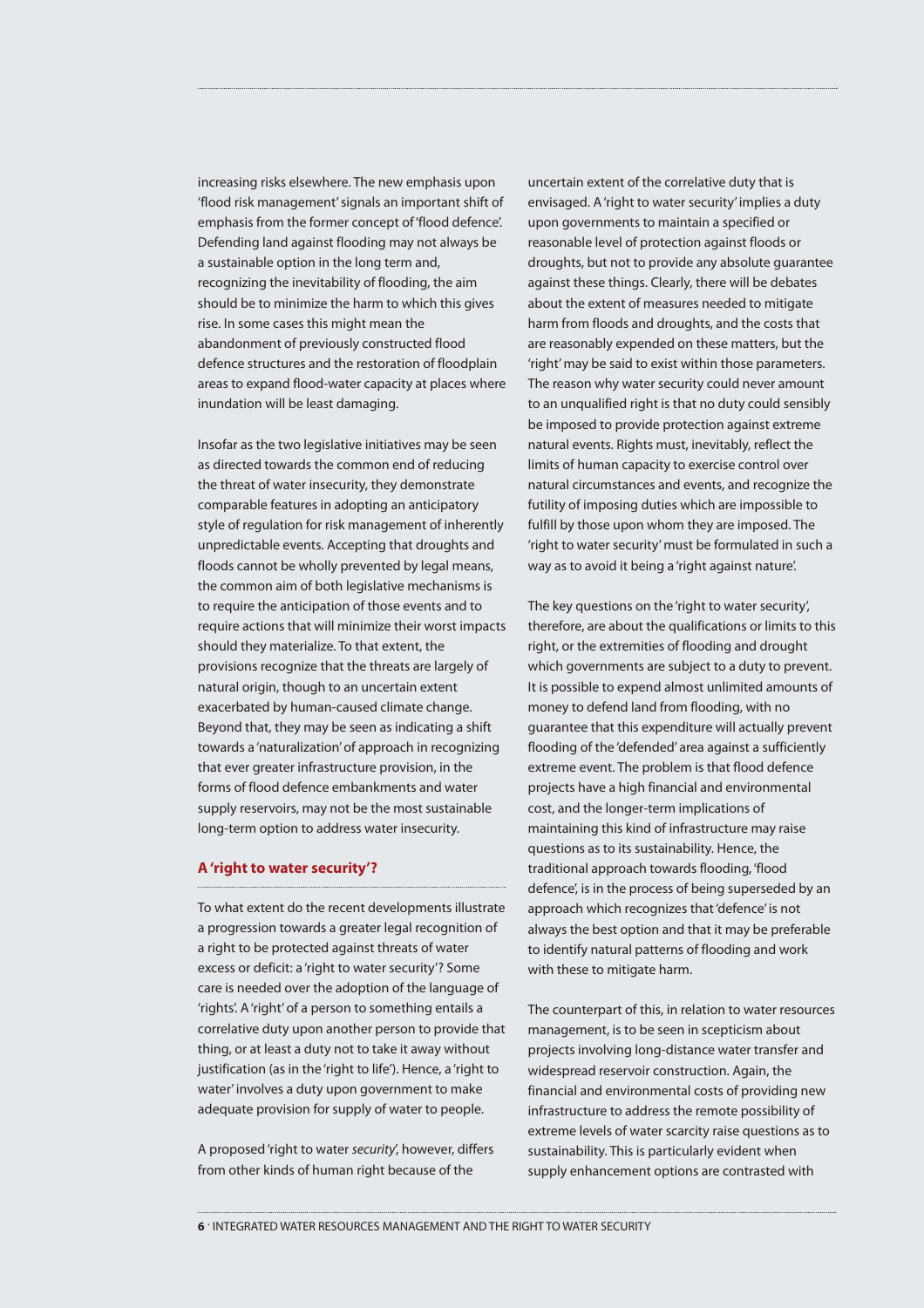demand reduction options. In both economic and environmental terms, measures such as metering, which have been found significantly to reduce demand for water, are seen to be the preferable first option. Only where supply and demand cannot be brought into a long-term secure balance by reducing demand will supply enhancement options be seen as an acceptable solution.

In summary, despite floods and droughts being placed at the opposite ends of the spectrum of hydrological events, they have common characteristics in being the main causes of water insecurity. In legislative terms this may be reflected in the comparable anticipatory approaches that have been recently adopted. Perhaps most revealingly, in relation to both water excess and water deficit, the legal responses involve an increasing preference for 'natural' solutions, which place lesser reliance upon infrastructure provision and/or involve the least intrusion upon nature, so far as this is possible. The right to water security is seen to be subject to natural limits.

#### **The scope for greater naturalization**

Although the need for naturalization in addressing water security had been recognized in some important respects, it is arguable that this approach could be pursued further. In respect of flooding, more could be done to shift resources from building and/or maintaining unsustainable defences to restoring floodplains to allow capacity for benign flooding. More stringent requirements could be imposed for 'sustainable drainage systems', whereby excess water is channelled into the ground by infiltration rather than being piped directly into watercourses to exacerbate downstream flooding. More categorical requirements could be imposed to prevent development in areas that cannot be sustainably defended, taking into account the cumulative effect of developments and the longterm trends in extreme weather events.

With regard to water resources management, more could be done to shift the balance towards demand management and away from supply enhancement. Specifically, this might involve the formalization of progressively ambitious water consumption reduction targets as water supply planning

objectives. In accordance with this, water metering would need to become compulsory in all areas likely to suffer from water scarcity. Unsustainable levels of abstraction from watercourses could be addressed more swiftly and categorically, with water companies being obliged to find less ecologically damaging alternatives.

So far as economic growth is concerned, the unpalatable aspect of furthering naturalization in the directions that have been suggested is the fact that development and land use must take place within environmental limits. Development in areas vulnerable to flooding and development without regard to long-term water resource availability is not compatible with respect for the right to water security, even in its most qualified form.

#### **Concluding observations**

Despite its wide international endorsement, this policy brief has shown 'integration' to be an unhelpful imperative for water management, since it offers no solutions to the conflict caused by competing claims to water use. The problem is compounded by the fact that water management is not merely about resolving beneficial use entitlements. There is a distinct responsibility to address situations in which water is in deficit or excess and where water management may mitigate a threat to humans. Insofar as there should be a 'right to water security' against these threats, that right must be qualified to recognize their unpredictable characteristics and the limits of human action in the face of extreme natural events. Recent national legal developments may be seen as illustrating a significant shift towards naturalization, which may provide the foundation for a more sustainable approach to management of water threats and a feasible basis for a qualified right to water security. Although 'naturalization' may be initially manifested in a rejection of major infrastructure 'solutions' towards water threats, it is an idea with wider implications. Ultimately, 'naturalization' may come to be seen as a recognition that water management must work within the natural limits of the water environment.

A broader question raised by this discussion is whether a naturalization approach to management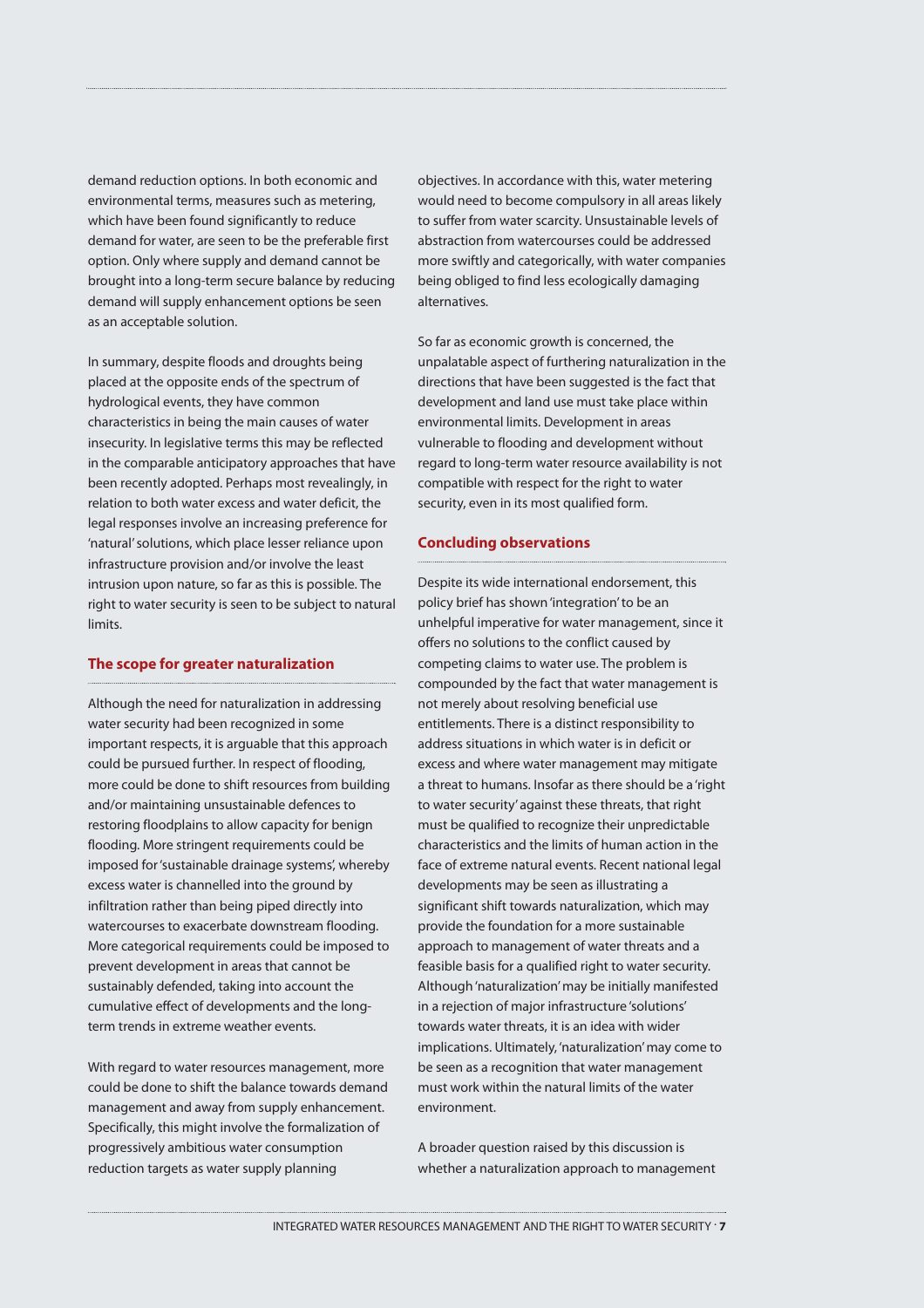of water-related threats is equally applicable to other aspects of water management, more particularly the exercise of determining priorities between beneficial use entitlements. Perhaps the increasing recognition that consumptive water uses must be subject to ecosystem requirements, a recognition that prioritizes ecocentric concerns over human uses, is illustrative of naturalization gaining ground in this area of policymaking. These developments may be seen as the first steps in a progression towards a new general imperative for water management: to meet human water needs and avoid water threats in a way which involves the minimum disruption of, or intrusion upon, the natural state of the water environment. The issues presented in this policy brief raise the question of whether naturalization, rather than integration, might serve as a better global imperative for water management.

#### **Notes**

- 1 United Nations (1987) 'Report of the World Commission on Environment and Development: Our Common Future', p. 43. Available at www.un-documents.net/ocf-02.htm
- 2 Agarwal, A. et al. (2000) 'Integrated Water Resources Management', TAC Background Paper 4, Stockholm: Global Water Partnership, p. 22. Available at
- www.gwp.org/Global/GWP-CACENA\_Files/en/pdf/tec04.pdf 3 United Nations Environment Programme (2012) 'Status Report
- on the Application of Integrated Approaches to Water Resources Management', available at [www.un.org/waterforlifedecade/pdf/un\\_water\\_status\\_report\\_](www.un.org/waterforlifedecade/pdf/un_water_status_report_2012.pdf)
- 2012.pdf 4 Environment Agency (2013) 'Britain must act now to deal with
- more extreme weather', Press Release, 4 March 2013, available at http://www.environment-agency.gov.uk/news/146242.aspx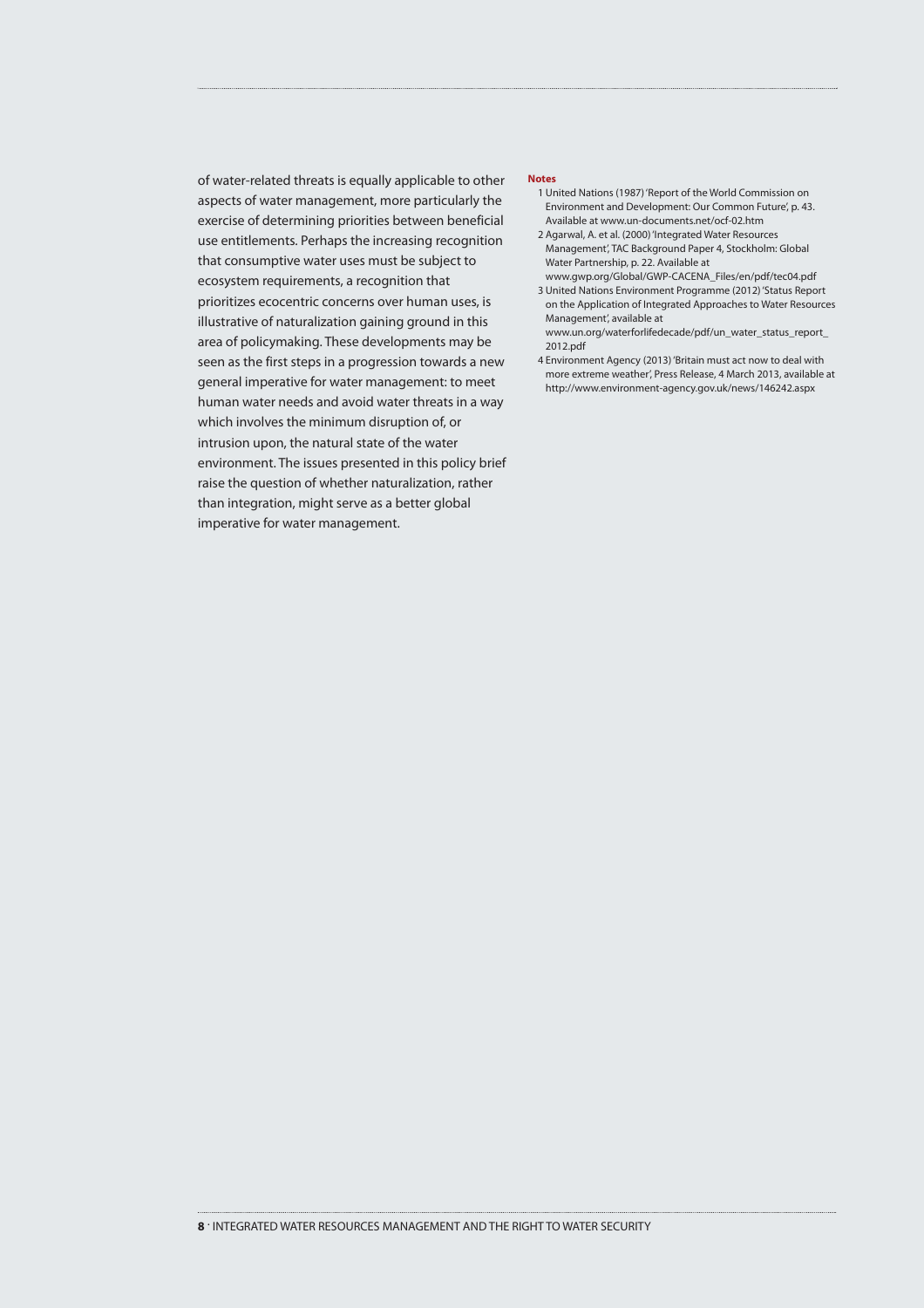